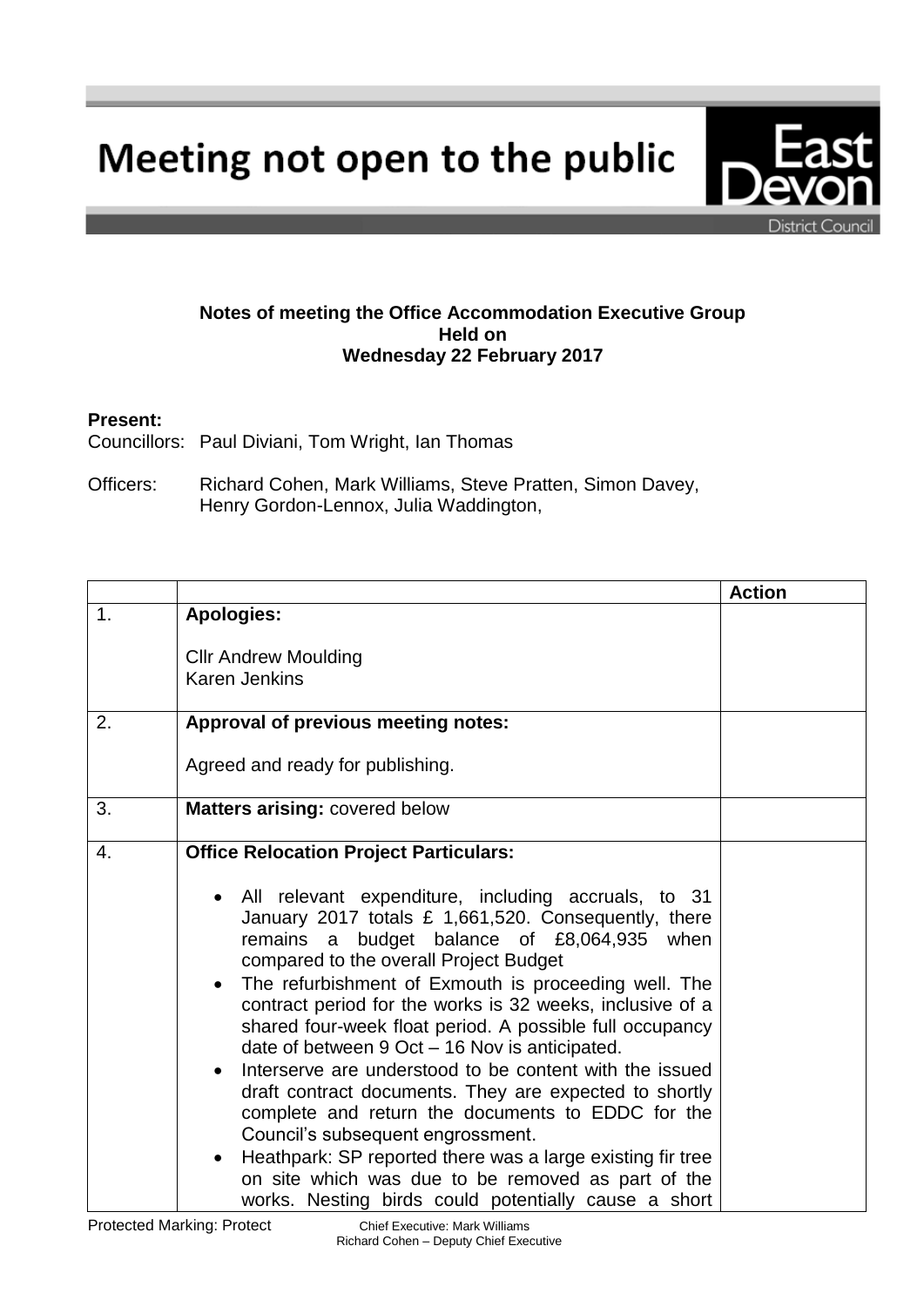| delay to the removal of this tree should the works<br>recommence between March and September. It has<br>been noted that there is a planning condition preventing<br>any tree removal until a Tree Protection Plan (TPP) and<br>an Arboricultural Method Statement (AMS) for the<br>protection of all retained trees, hedges and shrubs has<br>been prepared and submitted. Since the Contractor has<br>not been appointed the TPP and AMS cannot be<br>prepared. Consequently, there will be the need, should<br>the works commenced between March and September<br>to employ an ecologist to ensure there are no nesting<br>birds within the tree prior to felling.<br>Project Risk Review - The Risk Register has been<br>$\bullet$<br>updated including Risk identified by Cllr Ian Thomas.<br>Contractor Risks are now included. Red Risks are now<br>generally related to PegasusLIfe and Strata.<br>Contractor Programme update:<br>$\bullet$<br>$\circ$ Honiton – 70 weeks including a 4-week float.<br>Exmouth - 32 weeks including shared 4-week<br>$\circ$<br>float period. When the Client fit out is also<br>included, the potential full occupation date is 6<br>November 2017 but if the shared float period is<br>not need then that date could be brought forward<br>to 9 October.<br>O |  |
|---------------------------------------------------------------------------------------------------------------------------------------------------------------------------------------------------------------------------------------------------------------------------------------------------------------------------------------------------------------------------------------------------------------------------------------------------------------------------------------------------------------------------------------------------------------------------------------------------------------------------------------------------------------------------------------------------------------------------------------------------------------------------------------------------------------------------------------------------------------------------------------------------------------------------------------------------------------------------------------------------------------------------------------------------------------------------------------------------------------------------------------------------------------------------------------------------------------------------------------------------------------------------------------------------------|--|
| FF&E<br>specification<br><b>The</b><br>documentation<br>for<br>the<br>$\bullet$<br>procurement enquiry is nearing finalisation. This will then<br>be followed by an evaluation and scoring matrix process<br>document.<br>Within the specification, suppliers will be asked to<br>$\bullet$<br>include prices for both Heathpark and ETH. They will<br>also be given the opportunity of providing alternative<br>products that they consider will be suitable and are<br>within the budget allowances. A final "cut" of suppliers<br>will be required to provide samples for a 2-week trial<br>period allowing staff to evaluate style, comfort etc.<br>Colour samples of furniture and carpets will also be<br>provided<br>CIIr Thomas raised a concern he had over the nature<br>$\bullet$<br>and screen size of monitors being issued to staff. He felt<br>that bigger screens were needed. RC confirmed that the<br>Desktop Strategy prepared by Strata allowed for all staff                                                                                                                                                                                                                                                                                                                       |  |
| to have two 22in monitors with Planning staff have the<br>larger 24in monitor to enable their inspection of plans<br>etc. In addition, the proposed meeting rooms would<br>have larger LED screens for display during reviews and<br>meetings. Cllr Thomas still felt it was the wrong decision<br>and asked for his concern to be noted.                                                                                                                                                                                                                                                                                                                                                                                                                                                                                                                                                                                                                                                                                                                                                                                                                                                                                                                                                               |  |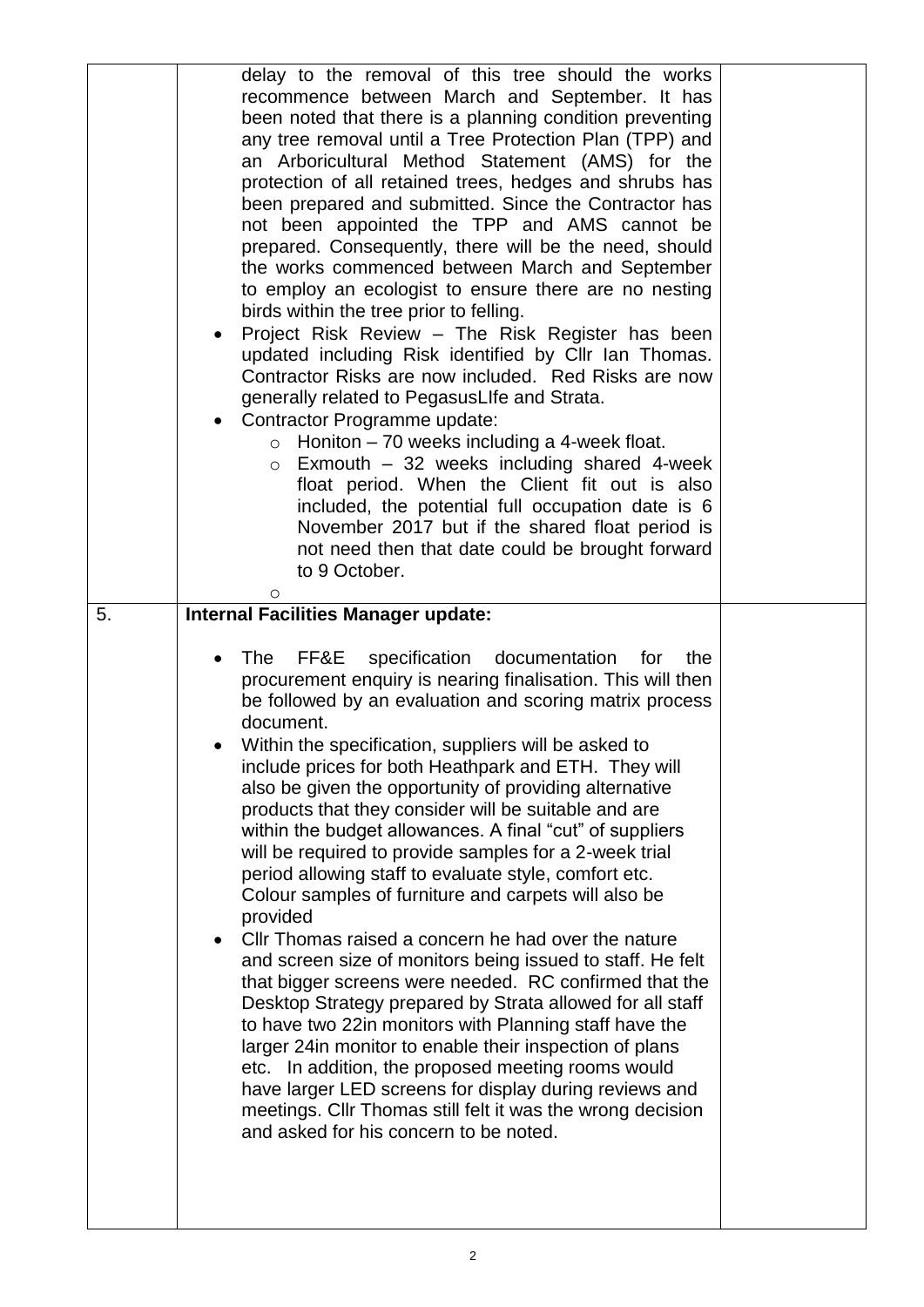| 6. | <b>PegasusLife Update:</b>                                                                                                                                                                                                                                                                                                                                                                                                                                                                                                                                                                                                                                                                                                                                                                                                                                                                                                                                                                                                                                                                                                                                                                                                                                                                                                                                                                                                                                                                                                                                                                                                                                                                                                                                                                                                                                                                                                   |                 |
|----|------------------------------------------------------------------------------------------------------------------------------------------------------------------------------------------------------------------------------------------------------------------------------------------------------------------------------------------------------------------------------------------------------------------------------------------------------------------------------------------------------------------------------------------------------------------------------------------------------------------------------------------------------------------------------------------------------------------------------------------------------------------------------------------------------------------------------------------------------------------------------------------------------------------------------------------------------------------------------------------------------------------------------------------------------------------------------------------------------------------------------------------------------------------------------------------------------------------------------------------------------------------------------------------------------------------------------------------------------------------------------------------------------------------------------------------------------------------------------------------------------------------------------------------------------------------------------------------------------------------------------------------------------------------------------------------------------------------------------------------------------------------------------------------------------------------------------------------------------------------------------------------------------------------------------|-----------------|
|    | Following refusal of their planning application Pegasus<br>$\bullet$<br>are meeting with the LPA to discuss and further<br>understand the issues surrounding the categorisation of<br>C2 and C3 before lodging any appeal. The conditional<br>contract confirms that PegasusLife have until 8th June to<br>lodge any appeal.                                                                                                                                                                                                                                                                                                                                                                                                                                                                                                                                                                                                                                                                                                                                                                                                                                                                                                                                                                                                                                                                                                                                                                                                                                                                                                                                                                                                                                                                                                                                                                                                 |                 |
| 7. | <b>Exmouth Town Hall:</b>                                                                                                                                                                                                                                                                                                                                                                                                                                                                                                                                                                                                                                                                                                                                                                                                                                                                                                                                                                                                                                                                                                                                                                                                                                                                                                                                                                                                                                                                                                                                                                                                                                                                                                                                                                                                                                                                                                    |                 |
|    | Interserve formally commenced their works on 13<br>$\bullet$<br>February.<br>EDDC staff are due to move from the existing Reception<br>area to the former CAB Offices on 24 February. To<br>assist with this move Strata will be at the Town Hall from<br>Friday lunchtime to start installing the new network<br>points and moving the existing ICT equipment. EDDC<br>Property<br>services<br>have<br>provided<br>an<br>improved<br>environment for EDDC Officers during the last week or<br>so, and will also be on hand to assist with the move this<br>Friday. New signage will also be in place informing the<br>public during this time.<br>It has been agreed that the ETH office will not open until<br>$\bullet$<br>10.00am on next Monday morning to allow for any fallout<br>from the weekend. Strata are hoping to have completed<br>all the ICT works by Sunday. JW will be there on<br>Monday to manage any outstanding issues.<br>JW confirmed that EDDC staff who will be working at<br>$\bullet$<br>ETH during the works understand there will be<br>disruption. She also confirmed that temporary facilities<br>for refreshments and reheating of food will be available.<br>CAB have now confirmed that they will not be returning<br>to the Town Hall once the works have finished.<br>RC will be speaking to the ETC Town Clerk about their<br>return to the Town Hall.<br>CCTV – a recent meeting was held with all interested<br>$\bullet$<br>parties and it was agreed to create a one hub service.<br>ETC to be asked to monitor and fund the new installation<br>with contributions from others, thereby there would not<br>be any further responsibility for EDDC. Cllr Wright<br>confirmed that the Town Clerk would be speaking to<br>other Town Clerks to discuss further.<br>New leases for the Registry Office and the Volunteers<br>$\bullet$<br>are in the process of being renegotiated. | JW<br><b>RC</b> |
| 8. | <b>Integration of Knowle and Manstone Depots update:</b>                                                                                                                                                                                                                                                                                                                                                                                                                                                                                                                                                                                                                                                                                                                                                                                                                                                                                                                                                                                                                                                                                                                                                                                                                                                                                                                                                                                                                                                                                                                                                                                                                                                                                                                                                                                                                                                                     |                 |
|    | Planning permission is now place but there will be no<br>$\bullet$<br>further works undertaken until a decision on Knowle is<br>made.                                                                                                                                                                                                                                                                                                                                                                                                                                                                                                                                                                                                                                                                                                                                                                                                                                                                                                                                                                                                                                                                                                                                                                                                                                                                                                                                                                                                                                                                                                                                                                                                                                                                                                                                                                                        |                 |